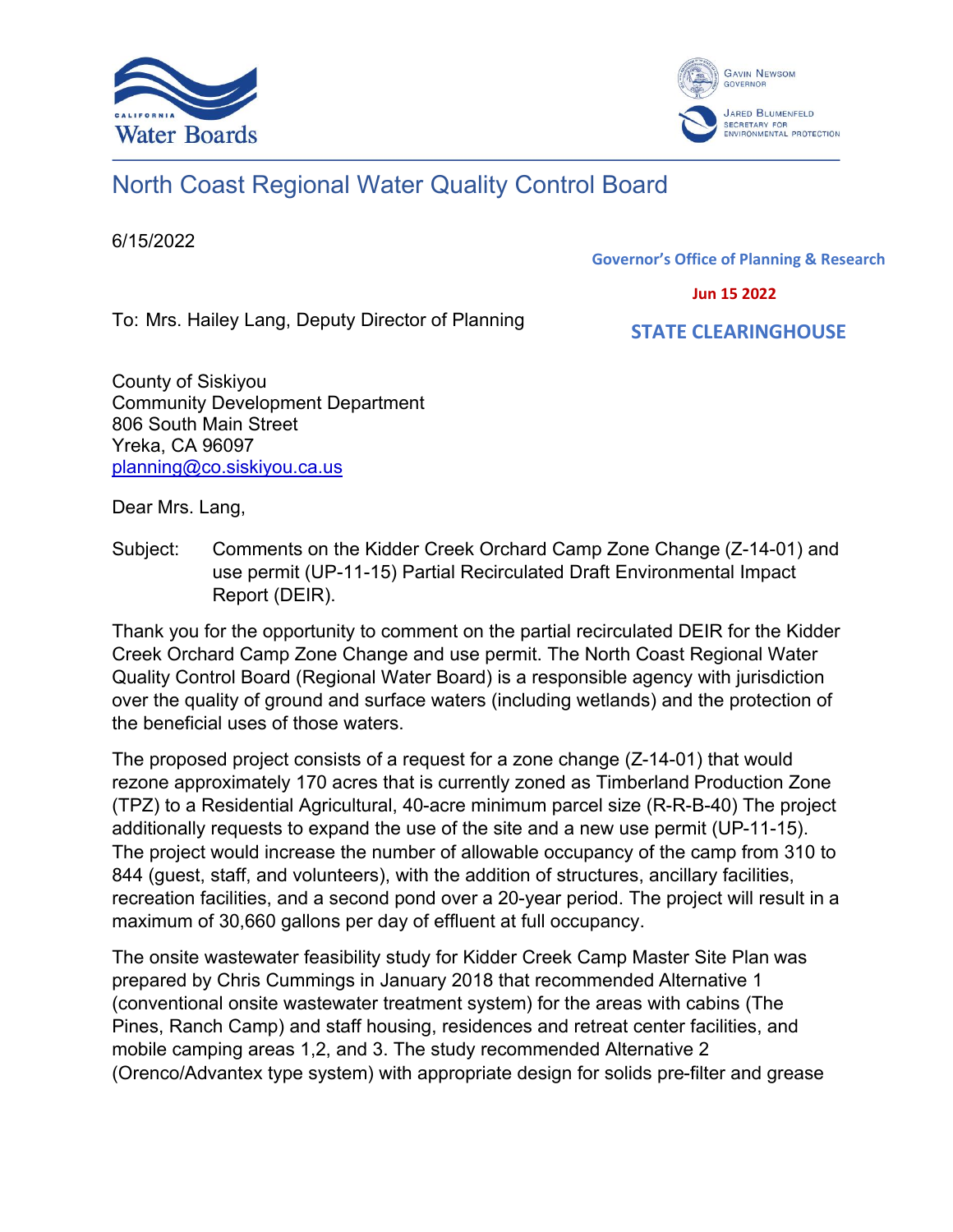trap for the Welcome Center and Dining Facilities. The study stated that when added, the dining hall will have the capacity to serve 600 occupants three meals per day that

would result in 12,600 gallons of wastewater. The study showed that the Summer Camp Dining Hall wastewater characteristics, see Table 1.

**Table 1**. Summer Camp Dining Hall Wastewater Characteristics of Comparable Commercial and Institutional Facilities. Information pulled from the Onsite Wastewater Feasibility Study for Kidder Creek Camp Master Site Plan prepared by Chris Cummings, Civil Engineer dated January 2018, APP N of the partial recirculated DEIR.

| <b>BOD, mean</b> | TSS, mean | FOG, mean | <b>TKN/TN mean</b> | TP, mg/L |
|------------------|-----------|-----------|--------------------|----------|
| mq/L             | mq/L      | mg/L      | mq/L               |          |
| 1,633            | 465       | 106       |                    |          |

The partial DEIR concluded that there will not be significant impacts on fish pools along Kidder Creek, nearby wells, and Scott River flows.

Germane to the statutory responsibilities of the Regional Water Board, specific environmental information that is prudent to identify in a subsequent Environmental Impact Report (EIR) include impacts to wetlands and waters of the state, biological resources affected, potential hazardous materials associated with candidate sites, wastewater treatment and disposal, construction and post-construction storm water Best Management Practices (BMPs), and the proposed use of Low Impact Development (LID) techniques.

We have reviewed the partial recirculated DEIR for the Kidder Creek Orchard Camp Zone Change (Z-14-01) and use permit (UP-11-15) and offer the following general comments:

## **The following permits may be required for this project:**

## **Waste Discharge Requirements (WDRs) or a Conditional Waiver of WDRs**

Under authority of the California Water Code, the Regional Water Board may issue WDRs for any project which discharges or threatens to discharge waste to waters of the state. Projects that impact waters of the state (including discharges of post-construction storm water runoff, grading activities within stream courses or wetlands, and removal of riparian vegetation in some cases) require permitting by the Regional Water Board.

Where projects involve the repair and installation of new and replacement onsite wastewater treatment systems (also known as septic systems or OWTS), the OWTS must meet the minimum standards contained in Tier 1 of the statewide Water Quality

Control Policy for Siting, Design, Operation, and Maintenance of Onsite Wastewater Treatment Systems (OWTS Policy).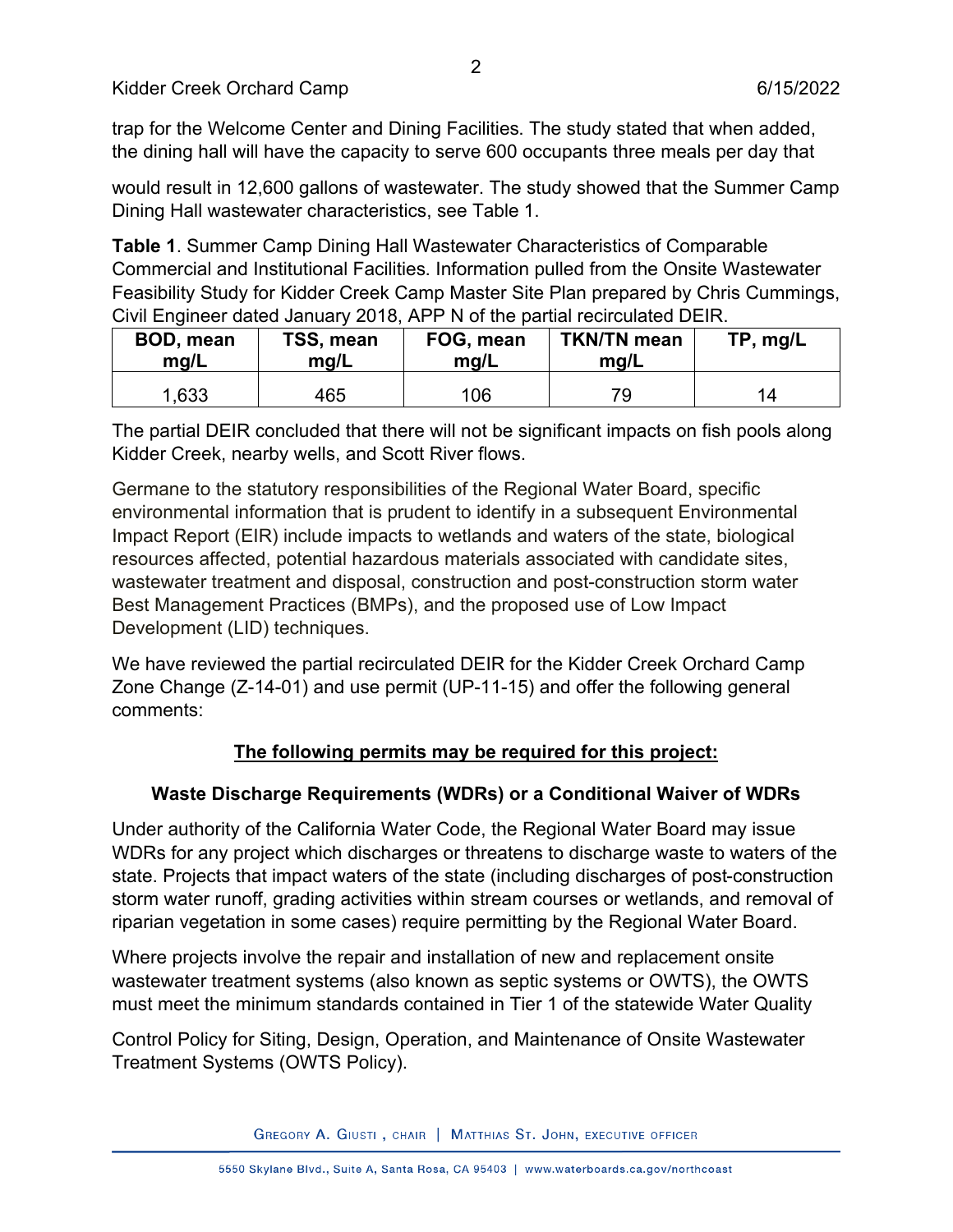#### Kidder Creek Orchard Camp 6/15/2022

For more information, please visit the [OWTS Policy webpage](https://www.waterboards.ca.gov/water_issues/programs/owts/owts_policy.html) at (https://www.waterboards.ca.gov/water\_issues/programs/owts/owts\_policy.html), or an

alternate standard provided by a Local Agency Management Program (LAMP), if the local agency has an approved LAMP. The Siskiyou County LAMP has been submitted and its current status is Draft.

The Regional Water Board has not approved a LAMP for Siskiyou County. A County without an approved LAMP is authorized to regulate new and replacement OWTS only with projected wastewater flows less than 3,500 gallons per day under either OWTS Policy Tier 1 standards, or local codes and ordinances, whichever is more stringent. Applicants for new and replacement OWTS with larger flows or for OWTS that receive high strength wastewater from a commercial service building will be required to submit a Report of Waste Discharge (Form 200) to the Regional Water Board for possible establishment of waste discharge requirements.

The Form 200/application for waste discharge requirements can be downloaded at the [Water Board webpage](https://www.waterboards.ca.gov/publications_forms/forms/docs/form200.pdf) at:

(https://www.waterboards.ca.gov/publications\_forms/forms/docs/form200.pdf)

#### **Construction General Storm Water Permit**

Land disturbances on projects of one acre or more require coverage under the construction general storm water permit. If the land disturbance will be one acre or more, the owner of the property will need to apply for coverage under this permit prior to the commencement of activities on-site. This permit requires the preparation and implementation of a Storm Water Pollution Prevention Plan (SWPPP) that identifies (BMPs that are required to implement and be maintained to minimize pollutant discharges from a construction site. The permit also requires a risk level analysis for the project based on erosion risk and sensitivity of the receiving waters, inspections of construction sites before and after storm events, and every 24 hours during extended storm events, storm event monitoring, and electronic document and data submittal. The permit requires the use of LID to treat post-construction storm water runoff from impervious surfaces. Owners may find the permit on the [Construction Stormwater](https://www.waterboards.ca.gov/water_issues/programs/stormwater/construction.html)  Program [webpage](https://www.waterboards.ca.gov/water_issues/programs/stormwater/construction.html) at:

(https://www.waterboards.ca.gov/water\_issues/programs/stormwater/construction.html).

For information or questions regarding the construction general permit, you can contact Heaven Moore in our office at (707) 576-2753 or at [Heaven.Moore@waterboards.ca.gov.](mailto:Heaven.Moore@waterboards.ca.gov)

## **Water Quality Certification (401 Certification)**

Anyone proposing to conduct a project that requires a federal permit or involves dredge or fill activities that may result in a discharge to U.S. surface waters and/or waters of the state are required to obtain a Clean Water Act (CWA) Section 401 Water Quality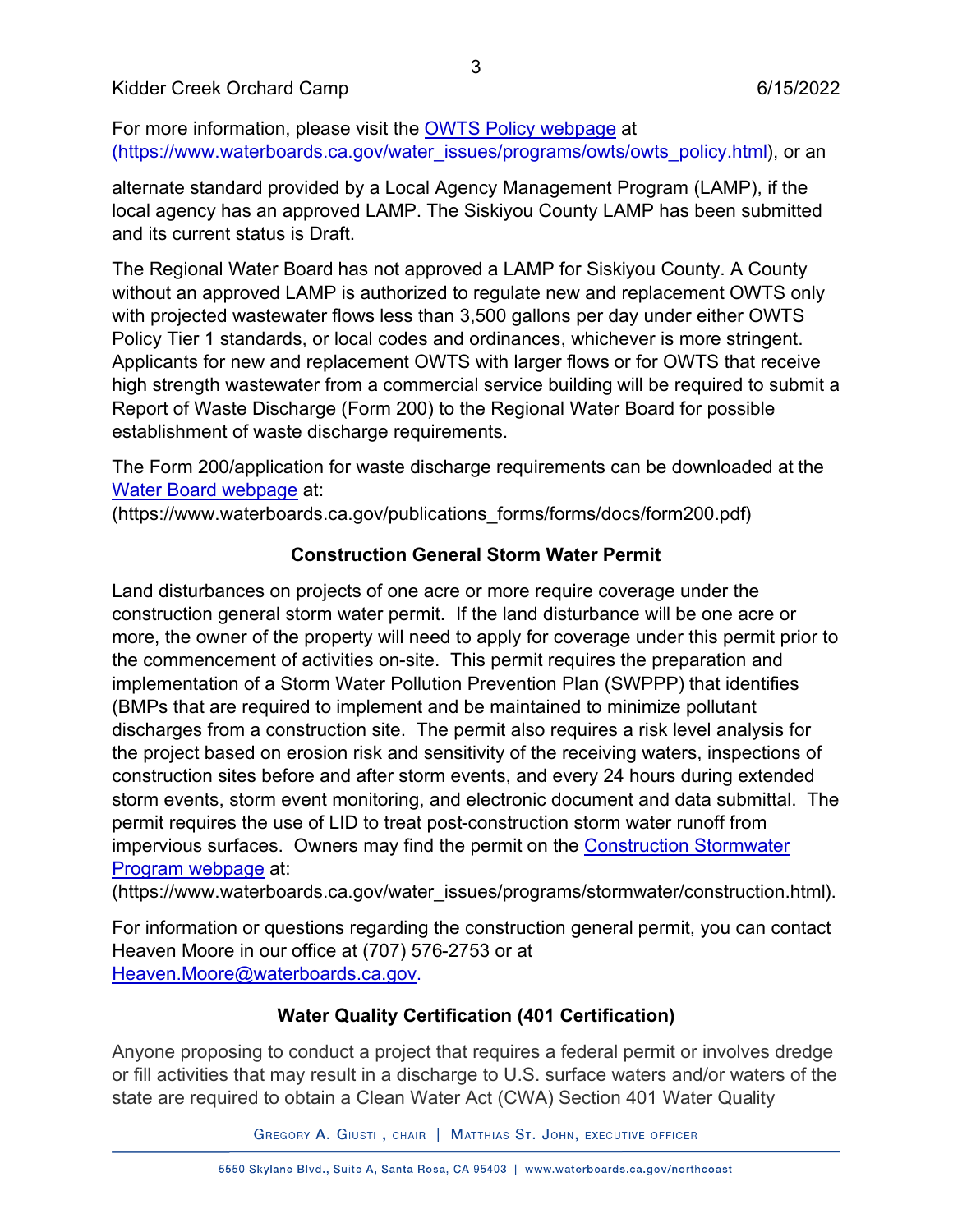Certification and/or Waste Discharge Requirements (Dredge/Fill Projects) from the Regional Water Board, verifying that the project activities will comply with state water quality standards. Waters of the state are more broadly defined than waters of the U.S. and include isolated wetlands and stream channels that may be dry during much of the year, have been modified in the past, look like a depression or drainage ditch, have no riparian corridor, or are on private land. The most common federal permit for dredge and fill activities is a CWA Section 404 permit issued by the Army Corps of Engineers (USACE). Project areas must be evaluated for the presence of waters of the U.S. andwaters of the state. Impacts to waters of the state should be avoided and/or minimized. . To determine if a federal permit is needed, please contact Kasey Sirkin at (707) 443- 0855. To determine if a 401 Water Quality Certification or Waste Discharge Requirement is needed, please contact Ryan Bey at (707) 576-2679.

## **Project-Specific Comments**

In addition to the preceding general comments, Regional Water Board staff has the following specific comments on the draft recirculated DEIR for the Kidder Creek Orchard Camp zone change and use permit:

1. RV Areas (page 2-15)- Applicant should be aware that there are requirements in proposed SB 317 that regulates hazardous waste for RV parks and campgrounds where RVs are accommodated pertaining to chemical toilet. The proposed SB 317 states that it is unlawful to use a product that contains bronopol, dowicil, formalin, formaldehyde, glutaraldehyde, paraformaldehyde, para-dichlorobenzene, benzene, toluene, xylene, ethylene glycol, 1,1,1 trichloroethane, trichloroethylene, or perchloroethylene in holding tanks or any portion of a waste facility, or campground chemical toilets that have waste discharges to an OWTS. It will be the owner or operators that use such waste treatment systems responsibility to post in a conspicuous location a notice stating the following:

""The State of California prohibits the use of products in RV holding tanks, including deodorizers, that contain bronopol, dowicil, formalin, formaldehyde, glutaraldehyde, paraformaldehyde, para-dichlorobenzene, benzene, toluene, xylene, ethylene glycol, 1,1,1-trichloroethane, trichloroethylene, or perchloroethylene. These chemicals can inhibit biological activity in onsite wastewater treatment systems and threaten groundwater and drinking water wells, and are strictly forbidden.

Please use bacteria- or enzyme-based products."

Be aware that the notification requirements in proposed SB 317 are not yet a requirement but should still be considered for the protection of groundwater resources.

2. The siting, design, and construction standards for new and replacement OWTS and OWTS repairs in Siskiyou County must comply with Tier 1 requirements in OWTS. Pursuant to section 8.1.6 of the OWTS Policy, effluent dispersal systems